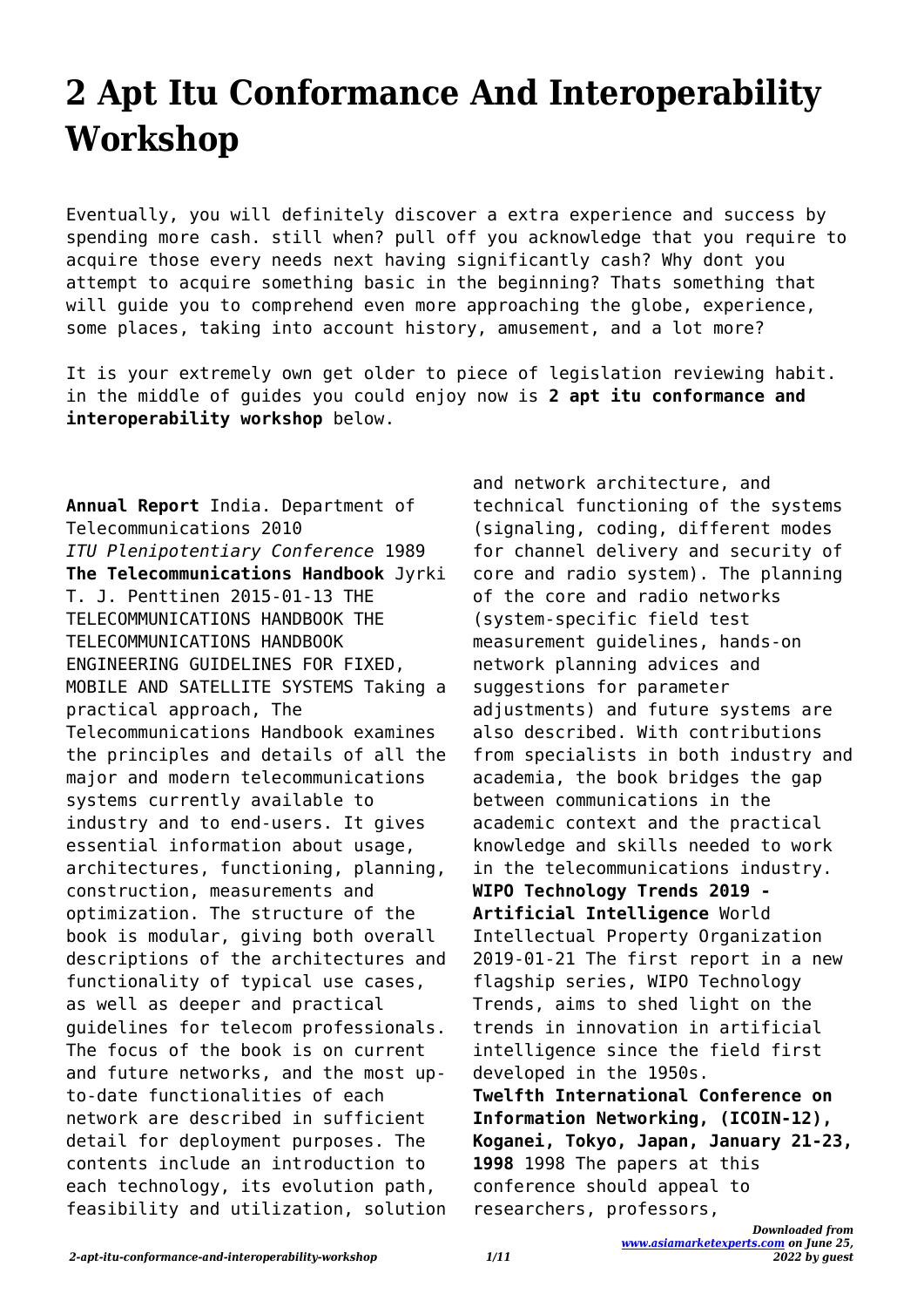practitioners, students, and other computing professionals." **Mobile Policy Handbook** 2016 **The Human Side of Cyber Conflict** John P Geis II 2019-07-20 In response to a tasking from the Air Force chief of staff, the Air Force Research Institute conducted a review of how the service organizes, educates/trains, and equips its cyber workforce. The resulting findings were used to develop recommendations for how the Air Force should recruit, educate, train, and develop cyber operators from the time they are potential accessions until they become senior leaders in the enlisted and officer corps. This study's discoveries, analyses, and recommendations are aimed at guiding staff officers and senior leaders alike as they consider how to develop a future cyber workforce that supports both Air Force and US Cyber Command missions across the range of military operations. Technology, Sustainability and Educational Innovation (TSIE) Andrea Basantes-Andrade 2020-01-02 This book presents the proceedings of International Conference on Knowledge Society: Technology, Sustainability and Educational Innovation (TSIE 2019). The conference, which was held at UTN in Ibarra, Ecuador, on 3–5 July 2019, allowed participants and speakers to share their research and findings on emerging and innovative global issues. The conference was organized in collaboration with a number of research groups: Group for the Scientific Research Network (e-CIER); Research Group in Educational Innovation and Technology, University of Salamanca, Spain(GITE-USAL); International Research Group for Heritage and Sustainability (GIIPS), and the Social Science Research Group (GICS). In addition, it had the endorsement of the RedCLARA, escience, Fidal Foundation, Red CEDIA,

IEEE, Microsoft, Business IT, Adobe, and Argo Systems. The term "knowledge society" can be understood as the management, understanding and cocreation of knowledge oriented toward the sustainable development and positive transformation of society. In this context and on the occasion of the XXXIII anniversary of the Universidad Técnica del Norte (UTN), the Postgraduate Institute through its Master of Technology and Educational Innovation held the I International Congress on Knowledge Society: Technology, Sustainability and Educational Innovation – TSIE 2019, which brought together educators, researchers, academics, students, managers, and professionals, from both the public and private sectors to share knowledge and technological developments. The book covers the following topics: 1. curriculum, technology and educational innovation; 2. media and education; 3. applied computing; 4. educational robotics. 5. technology, culture, heritage, and tourism development perspectives; and 6. biodiversity and sustainability. Business Process Management Workshops Ernest Teniente 2018-01-16 This book constitutes revised papers from the eleven International Workshops held at the 15th International Conference on Business Process Management, BPM 2017, in Barcelona, Spain, in September 2017: BPAI 2017 – 1st International Workshop on Business Process Innovation with Artificial Intelligence; BPI 2017 – 13th International Workshop on Business Process Intelligence; BP-Meet-IoT 2017 – 1st International Workshop on Ubiquitous Business Processes Meeting Internet-of-Things; BPMS2 2017 – 10th Workshop on Social and Human Aspects of Business Process Management; ‐

CBPM 2017 – 1st International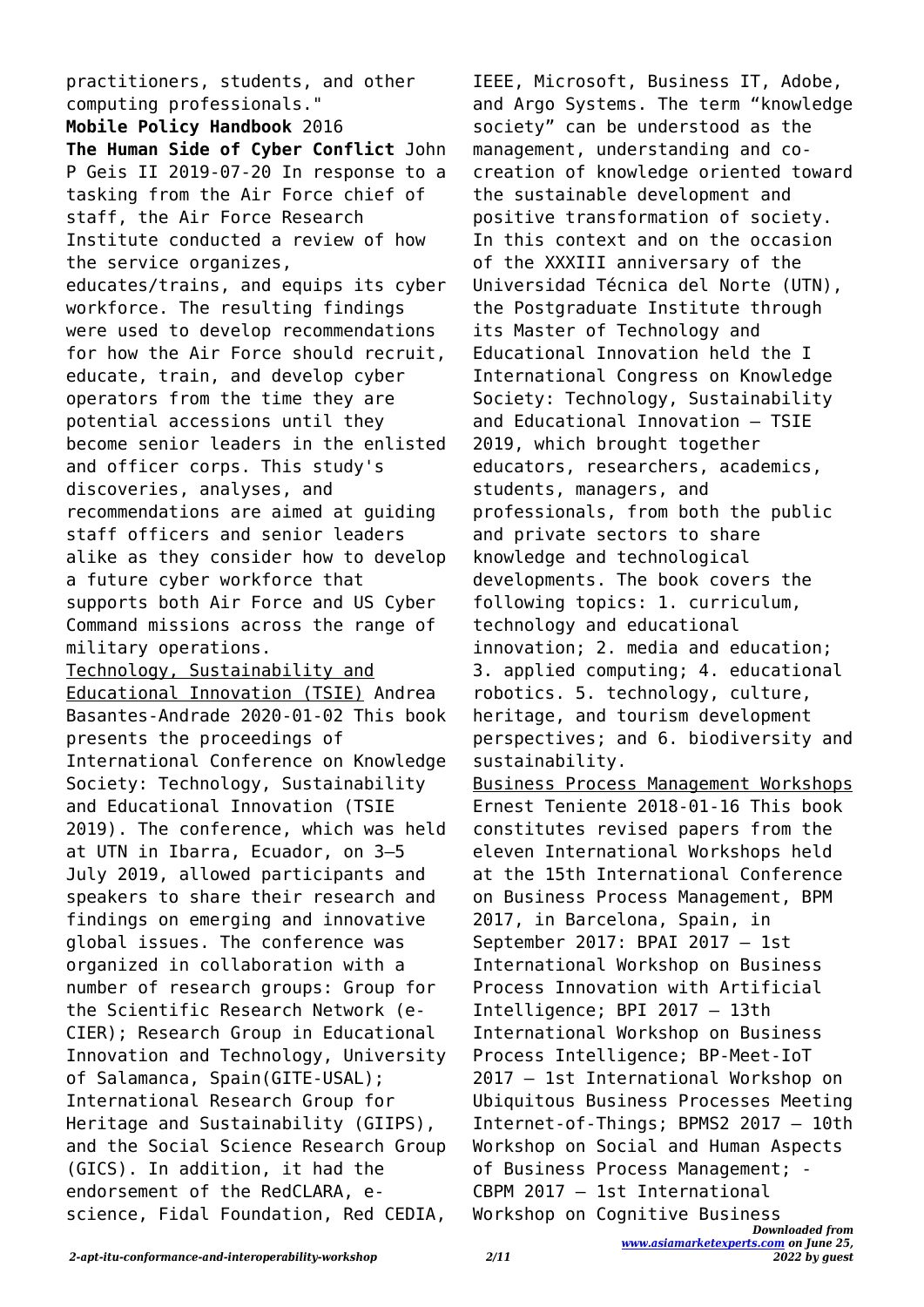Process Management; CCABPM 2017 – 1st International Workshop on Crosscutting Aspects of Business Process Modeling; DeHMiMoP 2017 – 5th International Workshop on Declarative/Decision/Hybrid Mining & Modeling for Business Processes; QD-PA 2017 – 1st International Workshop on Quality Data for Process Analytics; REBPM 2017 – 3rd International Workshop on Interrelations between Requirements Engineering and Business Process Management; SPBP 2017 – 1st Workshop on Security and Privacy-enhanced Business Process Management; TAProViz-PQ-IWPE 2017 –Joint International BPM 2017 Workshops on Theory and Application of Visualizations and Human-centric Aspects in Processes (TAProViz'17), Process Querying (PQ'17) and Process Engineering (IWPE17). The 44 full and 11 short papers presented in this volume were carefully reviewed and selected from 99 submissions. *Information and Communication Technology for Intelligent Systems* Tomonobu Senjyu 2020-10-29 This book gathers papers addressing state-ofthe-art research in all areas of information and communication technologies and their applications in intelligent computing, cloud storage, data mining and software analysis. It presents the outcomes of the Fourth International Conference on Information and Communication Technology for Intelligent Systems, which was held in Ahmedabad, India. Divided into two volumes, the book discusses the fundamentals of various data analysis techniques and algorithms, making it a valuable resource for researchers and practitioners alike. **The Future Internet** John Domingue

2011-04-08 Irrespective of whether we use economic or societal metrics, the Internet is one of the most important technical infrastructures in

existence today. It will be a catalyst for much of our innovation and prosperity in the future. A competitive Europe will require Internet connectivity and services beyond the capabilities offered by current technologies. Future Internet research is therefore a must. This book is published in full compliance with the Open Access publishing initiative; it is based on the research carried out within the Future Internet Assembly (FIA). It contains a sample of representative results from the recent FIA meetings spanning a broad range of topics, all being of crucial importance for the future Internet. The book includes 32 contributions and has been structured into the following sections, each of which is preceded by a short introduction: Foundations: architectural issues; socio-economic issues; security and trust; and experiments and experimental design. Future Internet Areas: networks, services, and content; and applications. *Creating Livable Asian Cities* Bambang Susantono 2021-04-01 This book explores how Asia's fast-growing cities can fulfil their potential as engines of economic prosperity and provide a livable environment for all citizens. But for this to happen, major challenges that reduce urban communities' quality of life and economic opportunities must be addressed. These include poor planning, a lack of affordable housing, inequalities, pollution, climate vulnerabilities, and urban infrastructure deficits. The book's 19 articles unwrap these challenges and present solutions focused on

smart and inclusive planning, sustainable transport and energy, innovative financing, and resilience and rejuvenation.

*Downloaded from* **Trends and Applications in Information Systems and Technologies**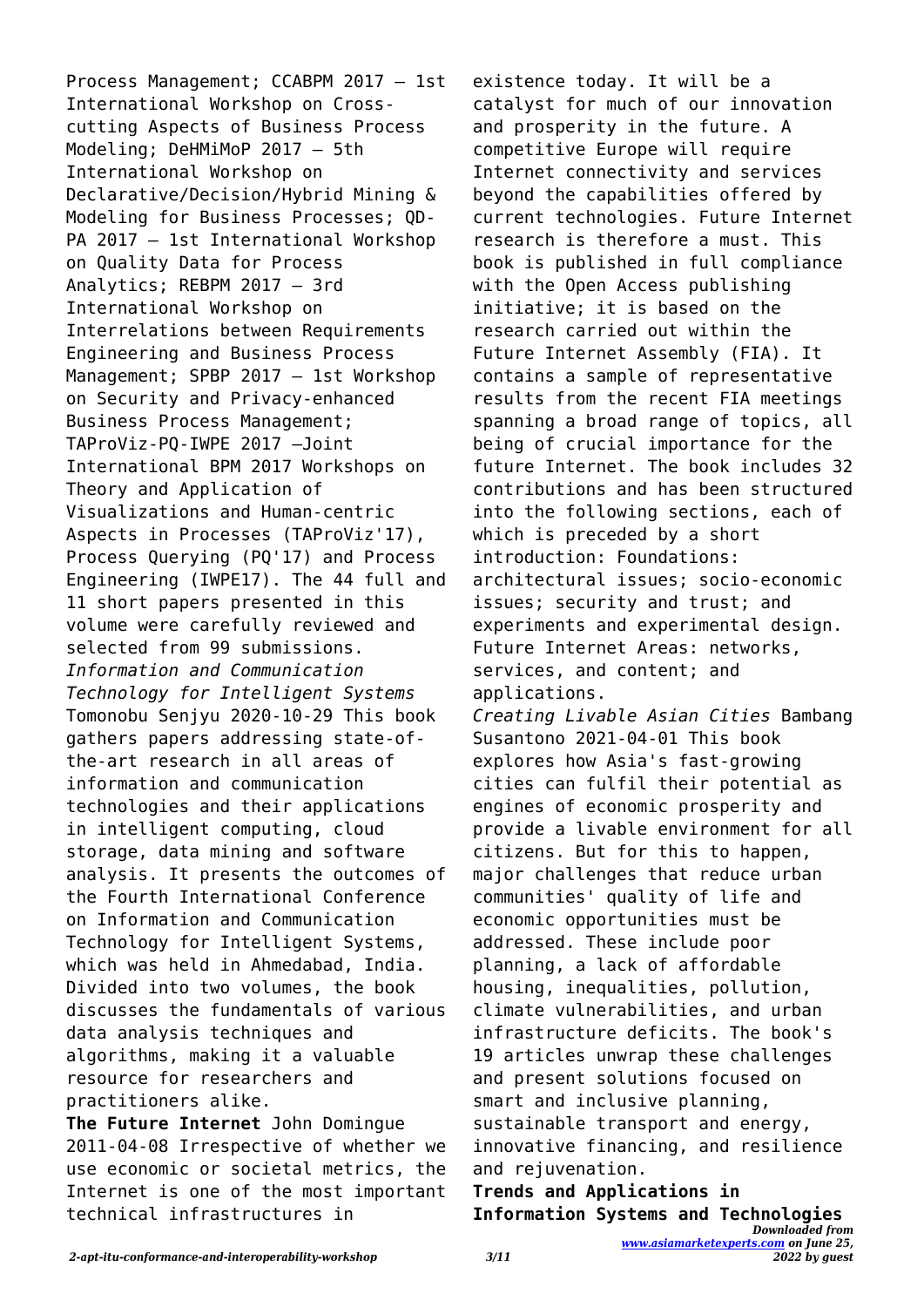Álvaro Rocha 2021-03-28 This book is composed of a selection of articles from The 2021 World Conference on Information Systems and Technologies (WorldCIST'21), held online between 30 and 31 of March and 1 and 2 of April 2021 at Hangra de Heroismo, Terceira Island, Azores, Portugal. WorldCIST is a global forum for researchers and practitioners to present and discuss recent results and innovations, current trends, professional experiences and challenges of modern information systems and technologies research, together with their technological development and applications. The main topics covered are: A) Information and Knowledge Management; B) Organizational Models and Information Systems; C) Software and Systems Modeling; D) Software Systems, Architectures, Applications and Tools; E) Multimedia Systems and Applications; F) Computer Networks, Mobility and Pervasive Systems; G) Intelligent and Decision Support Systems; H) Big Data Analytics and Applications; I) Human–Computer Interaction; J) Ethics, Computers & Security; K) Health Informatics; L) Information Technologies in Education; M) Information Technologies in Radiocommunications; N) Technologies for Biomedical Applications. *Handbook of Signal Processing Systems* Shuvra S. Bhattacharyya 2013-06-20 Handbook of Signal Processing Systems

is organized in three parts. The first part motivates representative applications that drive and apply state-of-the art methods for design and implementation of signal processing systems; the second part discusses architectures for implementing these applications; the third part focuses on compilers and simulation tools, describes models of computation and their associated design tools and methodologies. This

*Downloaded from* handbook is an essential tool for professionals in many fields and researchers of all levels. Digitising the Industry Ovidiu Vermesan 2016 *Artificial Intelligence in Medical Imaging* Erik R. Ranschaert 2019-01-29 This book provides a thorough overview of the ongoing evolution in the application of artificial intelligence (AI) within healthcare and radiology, enabling readers to gain a deeper insight into the technological background of AI and the impacts of new and emerging technologies on medical imaging. After an introduction on game changers in radiology, such as deep learning technology, the technological evolution of AI in computing science and medical image computing is described, with explanation of basic principles and the types and subtypes of AI. Subsequent sections address the use of imaging biomarkers, the development and validation of AI applications, and various aspects and issues relating to the growing role of big data in radiology. Diverse real-life clinical applications of AI are then outlined for different body parts, demonstrating their ability to add value to daily radiology practices. The concluding section focuses on the impact of AI on radiology and the implications for radiologists, for example with respect to training. Written by radiologists and IT professionals, the book will be of high value for radiologists, medical/clinical physicists, IT specialists, and imaging informatics professionals. Telecommunications Regulation Handbook Hank Intven 2000 **The Book of Payments** Bernardo Batiz-Lazo 2016-12-04 This book examines the nature of retail financial transaction infrastructures. Contributions assume a long-term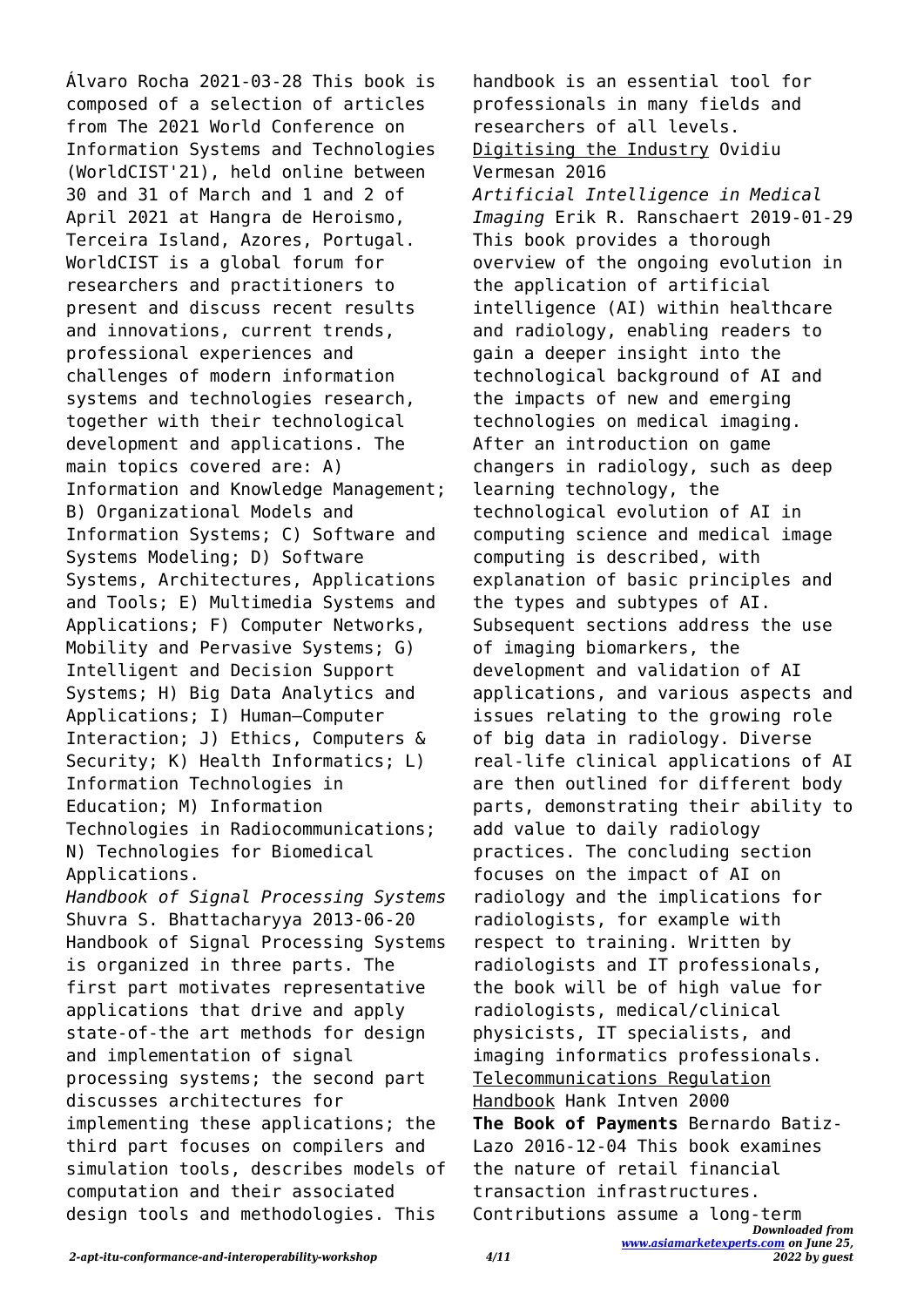outlook in their exploration of the key financial processes and systems that support a global transition to a cashless economy. The volume offers both modern and historic accounts that demonstrate the constantly changing role of payment instruments. It brings together different theoretical approaches to the study, re-examining and forecasting changes in retail payment systems. Chapters explore a global transition to a cashless society and contemplate future alternatives to cash, cheques and plastic, featuring the perspectives of academics from different disciplines in conversation and industry participants from six continents. Readers are invited to discover the innovation in payment systems and how it co-evolves with changes in society and organisations through personal, corporate and governmental processes. Signposts in Cyberspace National Research Council 2005-07-21 The Domain Name System (DNS) enables user-friendly alphanumeric names—domain names—to be assigned to Internet sites. Many of these names have gained economic, social, and political value, leading to conflicts over their ownership, especially names containing trademarked terms. Congress, in P.L. 105-305, directed the Department of Commerce to request the NRC to perform a study of these issues. When the study was initiated, steps were already underway to address the resolution of domain name conflicts, but the continued rapid expansion of the use of the Internet had raised a number of additional policy and technical issues. Furthermore, it became clear that the introduction of search engines and other tools for Internet navigation was affecting the DNS. Consequently, the study was expanded to include policy and technical issues related to the DNS in the context of Internet

navigation. This report presents the NRC's assessment of the current state and future prospects of the DNS and Internet navigation, and its conclusions and recommendations concerning key technical and policy issues.

*Downloaded from* **Cyber-Physical Security** Robert M. Clark 2016-08-10 This book focuses on the vulnerabilities of state and local services to cyber-threats and suggests possible protective action that might be taken against such threats. Cyber-threats to U.S. critical infrastructure are of growing concern to policymakers, managers and consumers. Information and communications technology (ICT) is ubiquitous and many ICT devices and other components are interdependent; therefore, disruption of one component may have a negative, cascading effect on others. Cyberattacks might include denial of service, theft or manipulation of data. Damage to critical infrastructure through a cyber-based attack could have a significant impact on the national security, the economy, and the livelihood and safety of many individual citizens. Traditionally cyber security has generally been viewed as being focused on higher level threats such as those against the internet or the Federal government. Little attention has been paid to cyber-security at the state and local level. However, these governmental units play a critical role in providing services to local residents and consequently are highly vulnerable to cyberthreats. The failure of these services, such as waste water collection and water supply, transportation, public safety, utility services, and communication services, would pose a great threat to the public. Featuring contributions from leading experts in the field, this volume is intended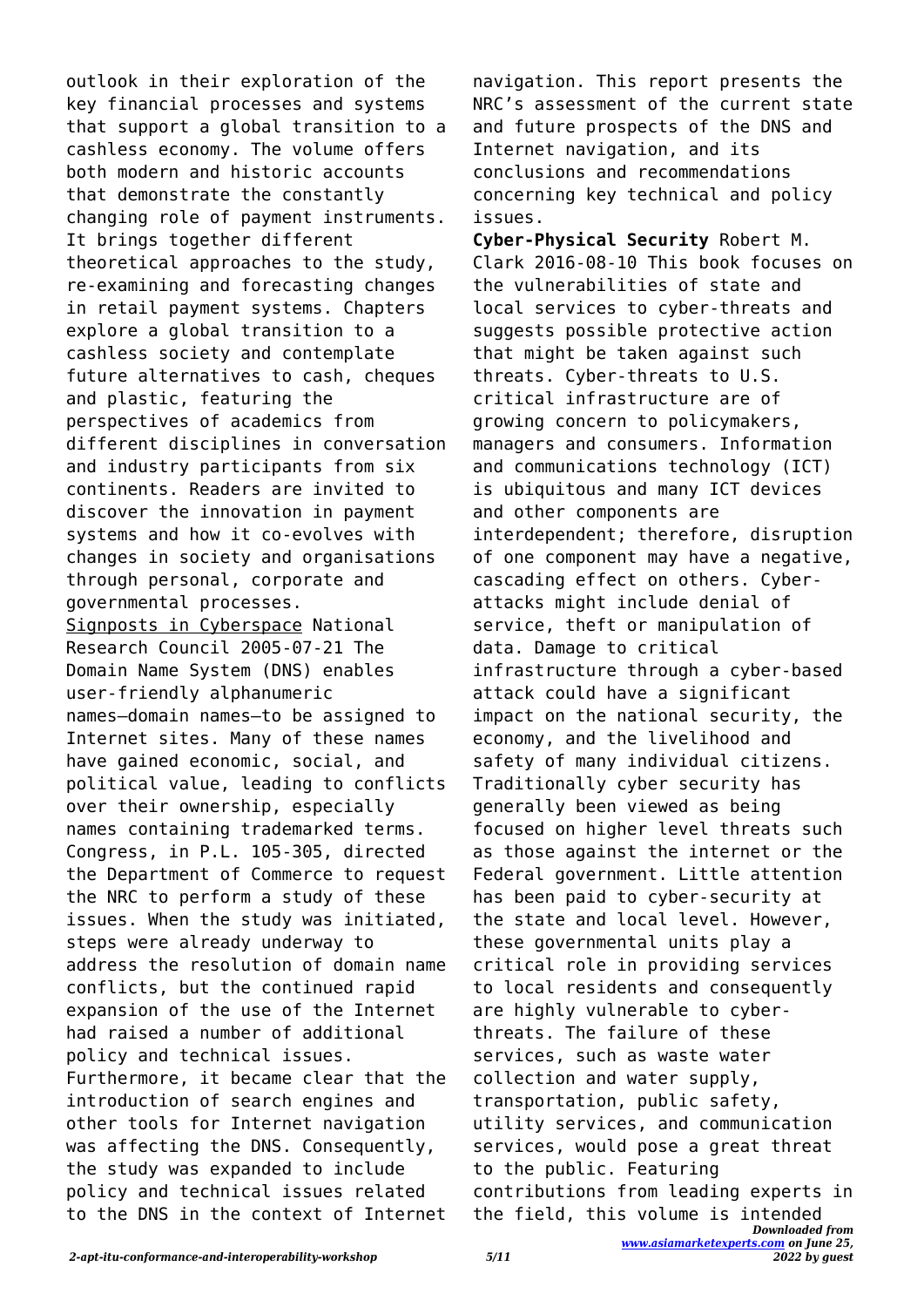for state and local government officials and managers, state and Federal officials, academics, and public policy specialists.

**Transforming Cybersecurity: Using COBIT 5** ISACA 2013-06-18 The cost and frequency of cybersecurity incidents are on the rise, is your enterprise keeping pace? The numbers of threats, risk scenarios and vulnerabilities have grown exponentially. Cybersecurity has evolved as a new field of interest, gaining political and societal attention. Given this magnitude, the future tasks and responsibilities associated with cybersecurity will be essential to organizational survival and profitability. This publication applies the COBIT 5 framework and its component publications to transforming cybersecurity in a systemic way. First, the impacts of cybercrime and cyberwarfare on business and society are illustrated and put in context. This section shows the rise in cost and frequency of security incidents, including APT attacks and other threats with a critical impact and high intensity. Second, the transformation addresses security governance, security management and security assurance. In accordance with the lens concept within COBIT 5, these sections cover all elements of the systemic transformation and cybersecurity improvements.

Enabling Things to Talk Alessandro Bassi 2013-10-28 The Internet of Things (IoT) is an emerging network superstructure that will connect physical resources and actual users. It will support an ecosystem of smart applications and services bringing hyper-connectivity to our society by using augmented and rich interfaces. Whereas in the beginning IoT referred to the advent of barcodes and Radio Frequency Identification (RFID), which helped to automate inventory,

*Downloaded from* tracking and basic identification, today IoT is characterized by a dynamic trend toward connecting smart sensors, objects, devices, data and applications. The next step will be "cognitive IoT," facilitating object and data re-use across application domains and leveraging hyperconnectivity, interoperability solutions and semantically enriched information distribution. The Architectural Reference Model (ARM), presented in this book by the members of the IoT-A project team driving this harmonization effort, makes it possible to connect vertically closed systems, architectures and application areas so as to create open interoperable systems and integrated environments and platforms. It constitutes a foundation from which software companies can capitalize on the benefits of developing consumeroriented platforms including hardware, software and services. The material is structured in two parts. Part A introduces the general concepts developed for and applied in the ARM. It is aimed at end users who want to use IoT technologies, managers interested in understanding the opportunities generated by these novel technologies, and system architects who are interested in an overview of the underlying basic models. It also includes several case studies to illustrate how the ARM has been used in real-life scenarios. Part B then addresses the topic at a more detailed technical level and is targeted at readers with a more scientific or technical background. It provides in-depth guidance on the ARM, including a detailed description of a process for generating concrete architectures, as well as reference manuals with guidelines on how to use the various models and perspectives presented to create a concrete architecture. Furthermore, best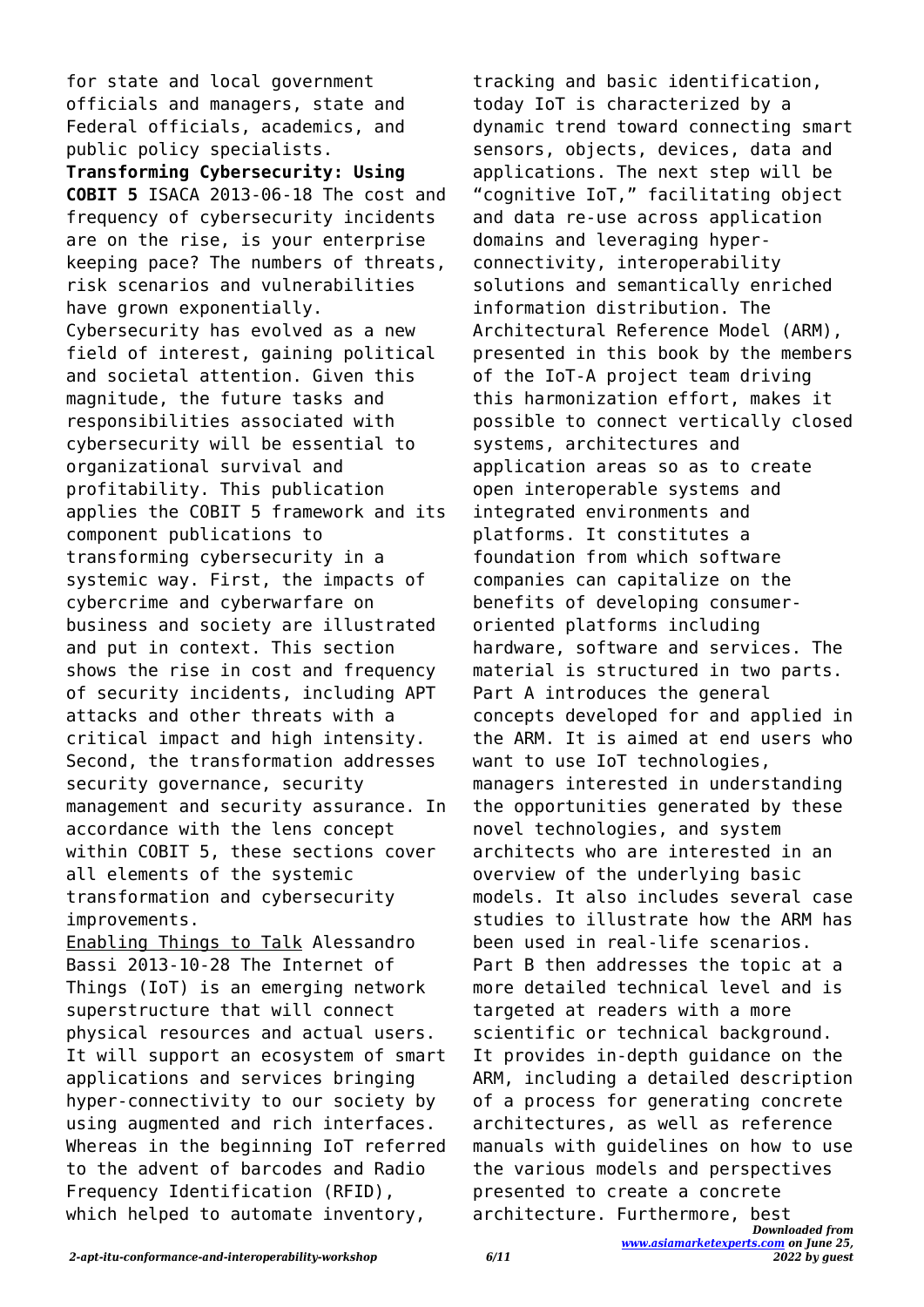practices and tips on how system engineers can use the ARM to develop specific IoT architectures for dedicated IoT solutions are illustrated and exemplified in reverse mapping exercises of existing standards and platforms.

**Information Economy Report 2015** United Nations Conference on Trade and Development (UNCTAD) 2015-06-19 Electronic commerce (e-commerce) is rapidly transforming the way in which enterprises are interacting among each other as well as with consumers and governments. Despite important potential benefits, businesses and consumers in developing countries were for a long time slow to exploit e-commerce. As a result of changes in the evolving landscape for information and communications technologies (ICTs), this pattern is now changing, and e-commerce is growing rapidly in emerging markets and developing economies. Against this background, this publication revisits the potential opportunities and risks of e-commerce and examines how countries can benefit the most from the phenomenon in today's Information Society. Using official statistics and private sector data, it provides an up-to-date review of global and regional trends related to e-commerce in view of changes in the ICT landscape, focusing on developing countries while drawing lessons from developed countries.

**Digital Entrepreneurship** Mariusz Soltanifar 2020-11-13 This open access book explores the global challenges and experiences related to digital entrepreneurial activities, using carefully selected examples from leading companies and economies that shape world business today and tomorrow. Digital entrepreneurship and the companies steering it have an enormous global impact; they promise to transform the business world and change the way we communicate with

each other. These companies use digitalization and artificial intelligence to enhance the quality of decisions and augment their business and customer operations. This book demonstrates how cloud services are continuing to evolve; how cryptocurrencies are traded in the banking industry; how platforms are created to commercialize business, and how, taken together, these developments provide new opportunities in the digitalized era. Further, it discusses a wide range of digital factors changing the way businesses operate, including artificial intelligence, chatbots, voice search, augmented and virtual reality, as well as cyber threats and data privacy management. "Digitalization mirrors the Industrial Revolution's impact. This book provides a complement of perspectives on the opportunities emanating from such a deep seated change in our economy. It is a comprehensive collection of thought leadership mapped into a very useful framework. Scholars, digital entrepreneurs and practitioners will benefit from this timely work." Gina O'Connor, Professor of Innovation Management at Babson College, USA "This book defines and delineates the requirements for companies to enable their businesses to succeed in a post-COVID19 world. This book deftly examines how to accomplish and achieve digital entrepreneurship by leveraging cloud computing, AI, IoT and other critical technologies. This is truly a unique "must-read" book because it goes beyond theory and provides practical examples." Charlie Isaacs, CTO of Customer Connection at Salesforce.com, USA "This book provides digital entrepreneurs useful guidance identifying, validating and building their venture. The international authors developed new perspectives on digital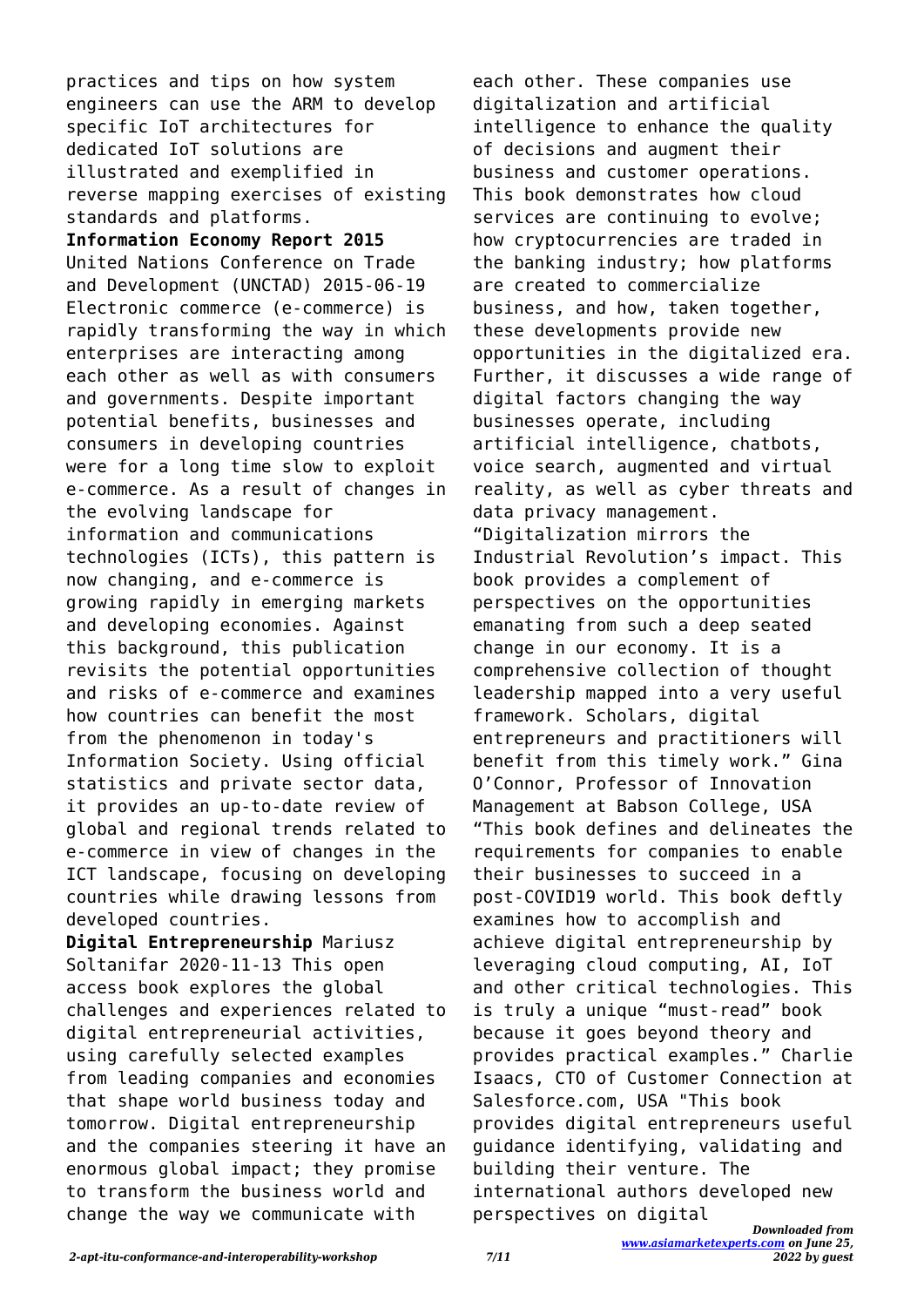entrepreneurship that can support to create impact ventures." Felix Staeritz, CEO FoundersLane, Member of the World Economic Forum Digital Leaders Board and bestselling author of FightBack, Germany **National cyber security : framework manual** Alexander Klimburg 2012 "What, exactly, is 'National Cyber Security'? The rise of cyberspace as a field of human endeavour is probably nothing less than one of the most significant developments in world history. Cyberspace already directly impacts every facet of human existence including economic, social, cultural and political developments, and the rate of change is not likely to stop anytime soon. However, the socio-political answers to the questions posed by the rise of cyberspace often significantly lag behind the rate of technological change. One of the fields most challenged by this development is that of 'national security'. The National Cyber Security Framework Manual provides detailed background information and in-depth theoretical frameworks to help the reader understand the various facets of National Cyber Security, according to different levels of public policy formulation. The four levels of government--political, strategic, operational and tactical/technical- each have their own perspectives on National Cyber Security, and each is addressed in individual sections within the Manual. Additionally, the Manual gives examples of relevant institutions in National Cyber Security, from top-level policy coordination bodies down to cyber crisis management structures and similar institutions."--Page 4 of cover.

*Radio Spectrum Management* Haim Mazar 2016-08-29 This book presents the fundamentals of wireless communications and services,

explaining in detail what RF spectrum management is, why it is important, which are the authorities regulating the use of spectrum, and how is it managed and enforced at the international, regional and national levels. The book offers insights to the engineering, regulatory, economic, legal, management policymaking aspects involved. Real-world case studies are presented to depict the various approaches in different countries, and valuable lessons are drawn. The topics are addressed by engineers, advocates and economists employed by national and international spectrum regulators. The book is a tool that will allow the international regional and national regulators to better manage the RF spectrum, and will help operators and suppliers of wireless communications to better understand their regulators. Smart cities Netexplo *ICTs and Sustainable Solutions for the Digital Divide: Theory and Perspectives* Steyn, Jacques 2010-09-30 ICTs and Sustainable Solutions for the Digital Divide: Theory and Perspectives focuses on Information and Communication Technologies for Development (ICT4D), which includes any technology used for communication and information. This publication researches the social side of computing, the users, and the design of systems that meet the needs of "ordinary" users. **OECD Guidelines on the Protection of Privacy and Transborder Flows of Personal Data** OECD 2002-02-12 This publication contains the instruments that serve as the foundation for privacy protection at the global

*Downloaded from [www.asiamarketexperts.com](https://www.asiamarketexperts.com) on June 25,* level. **World Telecommunication Development Conference** 1994 [Vol. 2:] contributions from representatives of international and regional organizations and telecommunication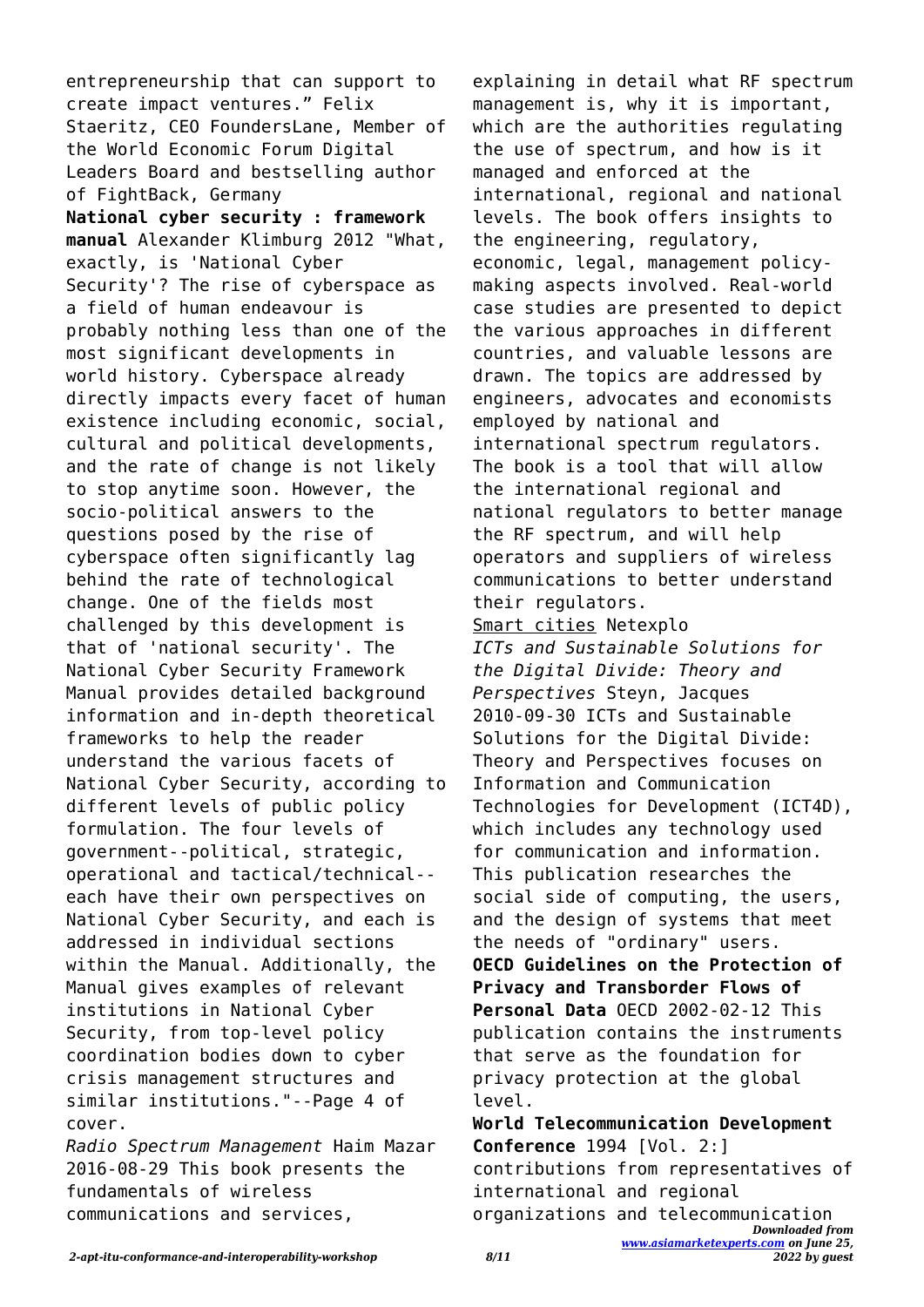operators and manufacturers / official statements and addresses. **ICT in Agriculture (Updated Edition)** World Bank 2017-06-27 Information and communication technology (ICT) has always mattered in agriculture. Ever since people have grown crops, raised livestock, and caught fish, they have sought information from one another. Today, ICT represents a tremendous opportunity for rural populations to improve productivity, to enhance food and nutrition security, to access markets, and to find employment opportunities in a revitalized sector. ICT has unleashed incredible potential to improve agriculture, and it has found a foothold even in poor smallholder farms. ICT in Agriculture, Updated Edition is the revised version of the popular ICT in Agriculture e-Sourcebook, first launched in 2011 and designed to support practitioners, decision makers, and development partners who work at the intersection of ICT and agriculture. Our hope is that this updated Sourcebook will be a practical guide to understanding current trends, implementing appropriate interventions, and evaluating the impact of ICT interventions in agricultural programs.

*Design Requirements Engineering: A Ten-Year Perspective* Kalle Lyytinen 2009-01-20 Since its inception in 1968, software engineering has undergone numerous changes. In the early years, software development was organized using the waterfall model, where the focus of requirements engineering was on a frozen requirements document, which formed the basis of the subsequent design and implementation process. Since then, a lot has changed: software has to be developed faster, in larger and distributed teams, for pervasive as well as large-scale applications, with more flexibility, and with

ongoing maintenance and quick release cycles. What do these ongoing developments and changes imply for the future of requirements engineering and software design? Now is the time to rethink the role of requirements and design for software intensive systems in transportation, life sciences, banking, e-government and other areas. Past assumptions need to be questioned, research and education need to be rethought. This book is based on the Design Requirements Workshop, held June 3-6, 2007, in Cleveland, OH, USA, where leading researchers met to assess the current state of affairs and define new directions. The papers included were carefully reviewed and selected to give an overview of the current state of the art as well as an outlook on probable future challenges and priorities. After a general introduction to the workshop and the related NSF-funded project, the contributions are organized in topical sections on fundamental concepts of design; evolution and the fluidity of design; quality and value-based requirements; requirements intertwining; and adapting requirements practices in different domains.

*Downloaded from [www.asiamarketexperts.com](https://www.asiamarketexperts.com) on June 25,* **Risks and Security of Internet and Systems** Slim Kallel 2020-02-28 This book constitutes the revised selected papers from the 14th International Conference on Risks and Security of Internet and Systems, CRiSIS 2019, held in Hammamet, Tunisia, in October 2019. The 20 full papers and 4 short papers presented in this volume were carefully reviewed and selected from 64 submissions. They cover diverse research themes that range from classic topics, such as risk analysis and management; access control and permission; secure embedded systems; network and cloud security; information security policy; data protection and machine learning for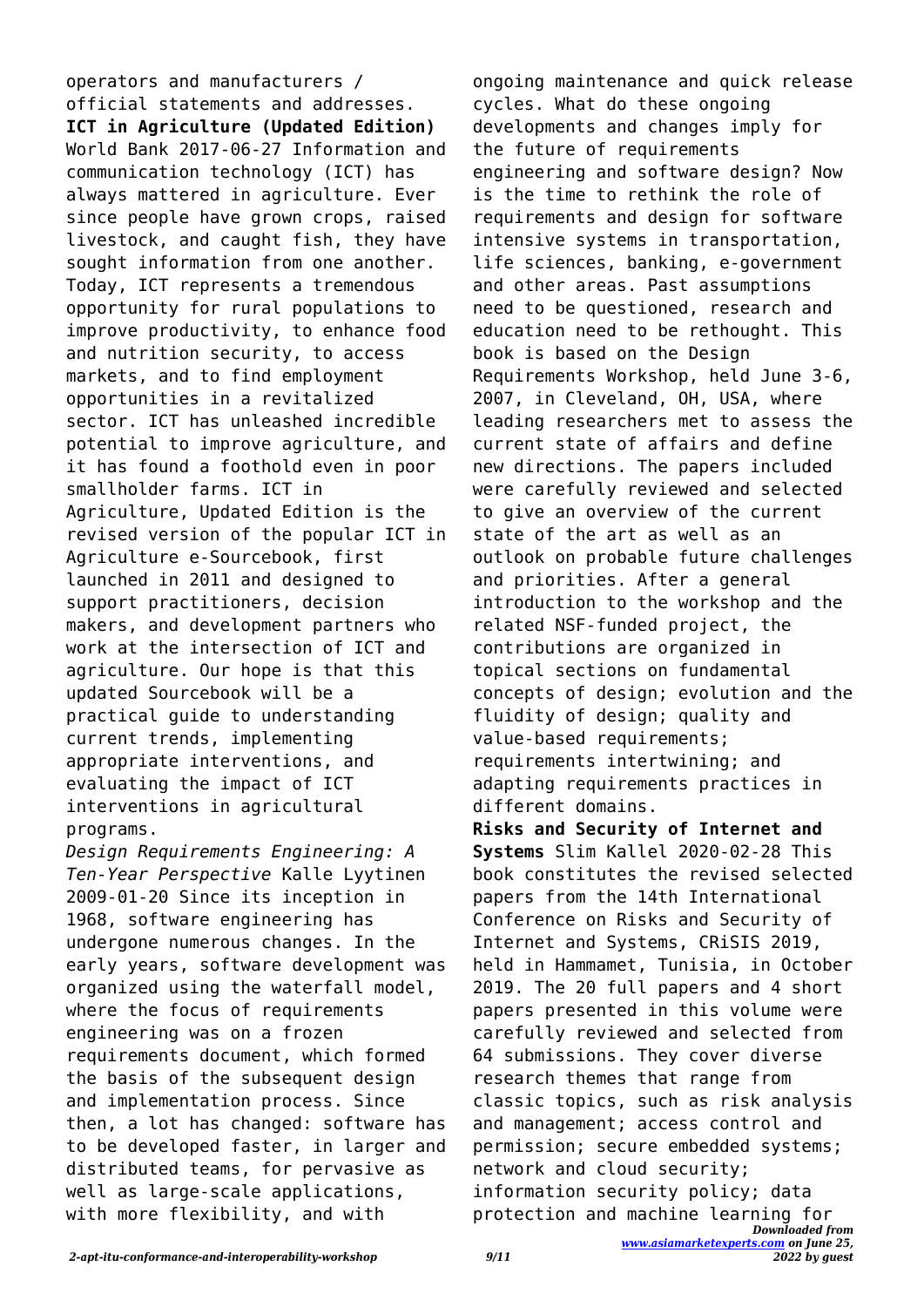security; distributed detection system and blockchain.

**Smart Grids and Their Communication Systems** Ersan Kabalci 2018-09-01 The book presents a broad overview of emerging smart grid technologies and communication systems, offering a helpful guide for future research in the field of electrical engineering and communication engineering. It explores recent advances in several computing technologies and their performance evaluation, and addresses a wide range of topics, such as the essentials of smart grids for fifth generation (5G) communication systems. It also elaborates the role of emerging communication systems such as 5G, internet of things (IoT), IEEE 802.15.4 and cognitive radio networks in smart grids. The book includes detailed surveys and case studies on current trends in smart grid systems and communications for smart metering and monitoring, smart grid energy storage systems, modulations and waveforms for 5G networks. As such, it will be of interest to practitioners and researchers in the field of smart grid and communication infrastructures alike. **Innovative Security Solutions for Information Technology and Communications** Jean-Louis Lanet 2019-02-05 This book constitutes the thoroughly refereed proceedings of the 11th International Conference on Security for Information Technology and Communications, SecITC 2018, held in Bucharest, Romania, in November 2018. The 35 revised full papers presented together with 3 invited talks were carefully reviewed and selected from 70 submissions. The papers present advances in the theory, design, implementation, analysis, verification, or evaluation of secure systems and algorithms. **Artificial Intelligence in Society** OECD 2019-06-11 The artificial

*Downloaded from* the Earth Observation community asintelligence (AI) landscape has evolved significantly from 1950 when Alan Turing first posed the question of whether machines can think. Today, AI is transforming societies and economies. It promises to generate productivity gains, improve wellbeing and help address global challenges, such as climate change, resource scarcity and health crises. Postal Savings Naoyuki Yoshino 2018-03-27 Rapid economic growth in Asia has gone hand in hand with increased savings. Yet, many people remain unbanked and savings are often invested abroad. If Asia is to continue to grow, governments must explore ways to better mobilize domestic finance and increase financial access. One way is through postal savings. This book (i) explains the benefits of postal savings, (ii) presents strategies ranging from a simple model of postal savings to full-fledged banking services, (iii) assesses national regulations, (iv) studies the challenges and opportunities arising from new technologies such as fintech, and (v) recommends ways to promote postal savings in developing Asia. technologies such as fintech, and (v) recommends ways to promote postal savings in developing Asia. *Earth Observation Open Science and Innovation* Pierre-Philippe Mathieu 2018-01-23 This book is published open access under a CC BY 4.0 license. Over the past decades, rapid developments in digital and sensing technologies, such as the Cloud, Web and Internet of Things, have dramatically changed the way we live and work. The digital transformation is revolutionizing our ability to monitor our planet and transforming the way we access, process and exploit Earth Observation data from satellites. This book reviews these megatrends and their implications for